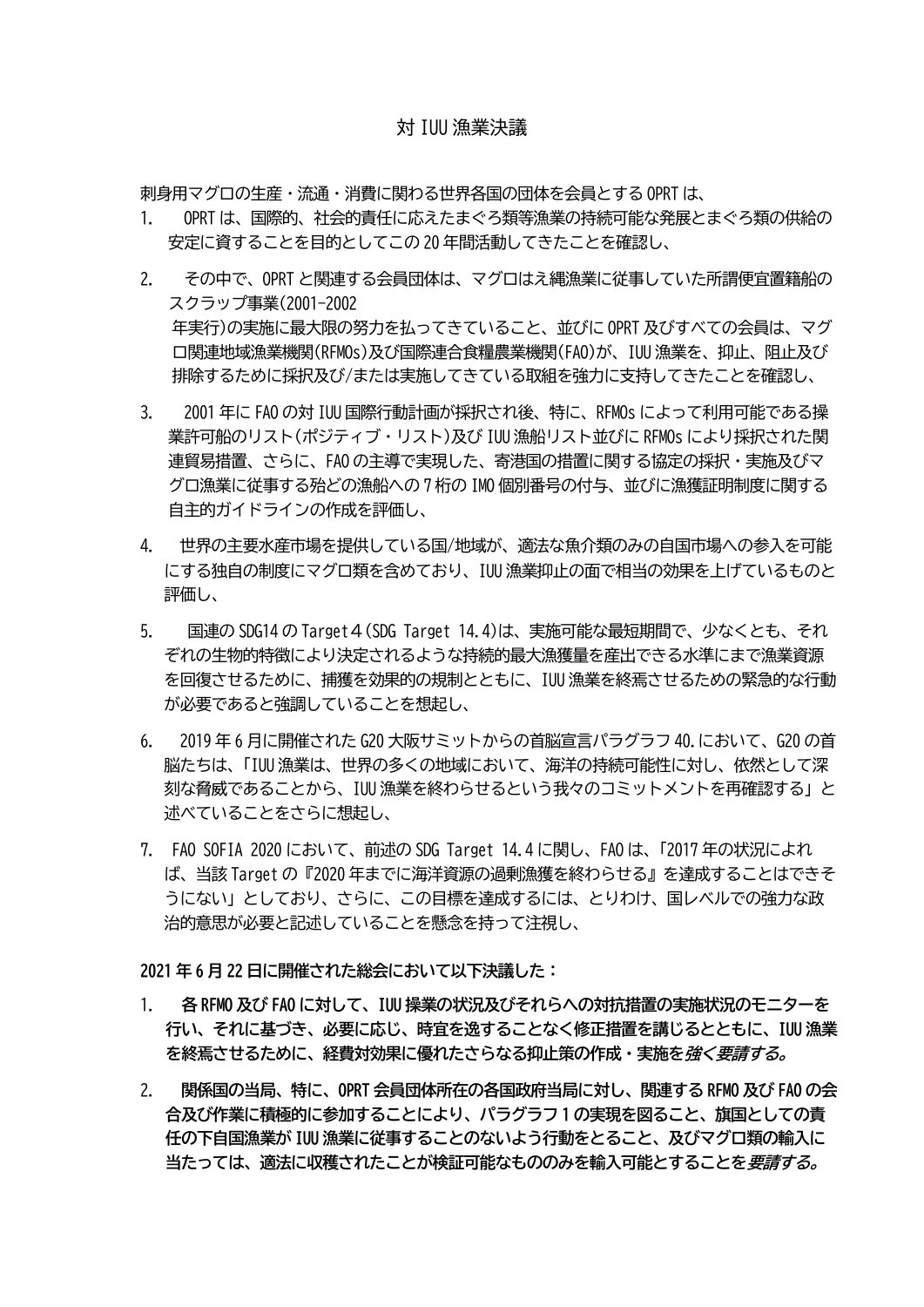## OPRT Resolution to end Illegal, Unreported and Unregulated fishing

The Organization for the Promotion of Responsible Tuna Fisheries (OPRT), whose members are involved in production, distribution and consumption of sashimi tuna in the world,

- **1. Affirming** that the OPRT has conducted its business over a couple of decades with the objective of contributing to the sustainable development of tuna fisheries in compliance with international and social responsibility and the stable supply of tuna products ([for you information] through measures to reinforce the conservation and management of tuna stocks, to foster healthy tuna markets, and to further international cooperation among fishers and other efforts);
- **2. Confirming** that that the OPRT and relevant member associations have made their utmost efforts to carry out the Project conducted in 2001-2002 to scrap the so-called vessels of convenience which had engaged in tuna longline fishery, and the OPRT and its all members have been strongly supporting approaches adopted and/or conducted by tunarelated Regional Fisheries Management Organizations (RFMOs) and UN Organization of Food and Agriculture (FAO) to deter, prevent and eliminate Illegal, Unreported and Unregulated fishing (IUU fishing),
- **3. Appreciating** approaches, *inter alia*, such as lists of authorized fishing vessels (Positive Lists) and lists of IUU vessels made available by RFMOs and relevant trade measures adopted by them, and that under the auspices of FAO ,Port State Measure Agreement was adopted, the 7-digit IMO Vessel Identifier became available to most of fishing vessels engaging in major tuna fisheries, and the Voluntary Guideline for Catch Documentation Scheme, after the adoption of relevant FAO International Plan of Action made in 2001.
- 4. **Appreciating** further that the areas/states providing world's major fish market include tunas and tuna products in their own frameworks within which only legitimate fish products are allowed to be imported into respective domestic markets, and these approaches have contributed to the deterrence, prevention and elimination of IUU fishing related to tunas to a considerable extent.
- 5.Recalling that the United Nation's SDG Target 14.4 emphasizes urgent actions are required to end illegal, unreported and unregulated fishing as well as effectively regulate harvesting in order to restore fish stocks in the shortest time feasible, at least to levels that can produce maximum sustainable yield as determined by their biological characteristics.
- 6.Recalling further that G20 leaders reaffirmed their commitment to end IUU fishing as IUU fishing remains in many parts of the world a serious threat to sustainability of the ocean in Paragraph 40. of the "G20 OSAKA LEADERS' DECLARATION" adopted at G20 OSAKA SUMMIT 2019 held in June 2019.

[For your information]

" As illegal, unreported, and unregulated (IUU) fishing remains in many parts of the world a serious threat to the sustainability of the ocean, we recognize the importance of addressing IUU fishing for ensuring the sustainable use of marine resources and conserving the marine environment including biodiversity, and reaffirm our commitment to end IUU fishing."